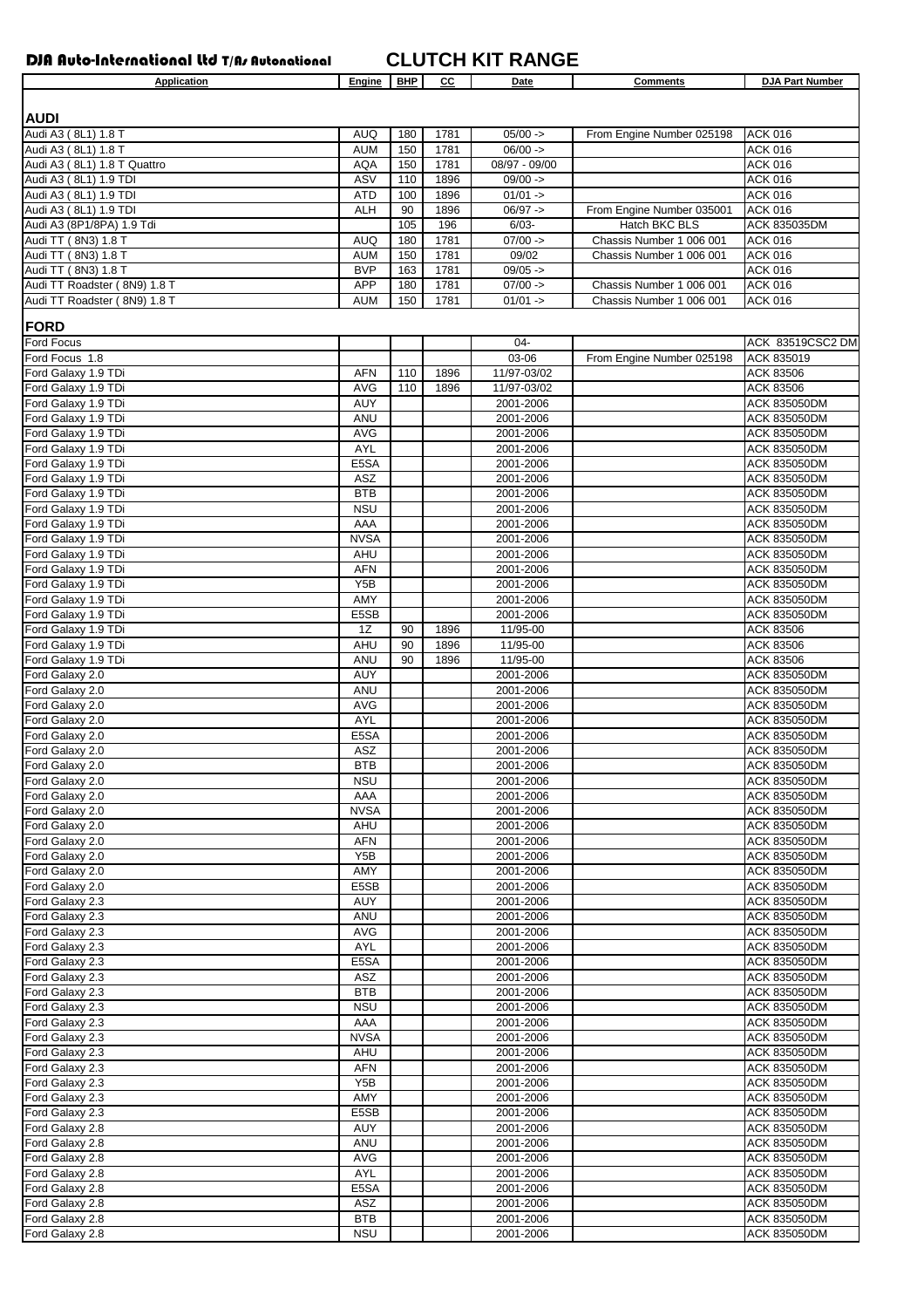| Application                                                                                                      | Engine                  | <b>BHP</b> | cс           | Date                       | <b>Comments</b>              | <b>DJA Part Number</b>             |
|------------------------------------------------------------------------------------------------------------------|-------------------------|------------|--------------|----------------------------|------------------------------|------------------------------------|
|                                                                                                                  |                         |            |              |                            |                              |                                    |
| <b>FORD CONT.</b>                                                                                                |                         |            |              |                            |                              |                                    |
| Ford Galaxy 2.8                                                                                                  | AAA                     |            |              | 2001-2006                  |                              | ACK 835050DM                       |
| Ford Galaxy 2.8                                                                                                  | <b>NVSA</b>             |            |              | 2001-2006                  |                              | ACK 835050DM                       |
| Ford Galaxy 2.8                                                                                                  | <b>AHU</b>              |            |              | 2001-2006                  |                              | ACK 835050DM                       |
| Ford Galaxy 2.8                                                                                                  | <b>AFN</b>              |            |              | 2001-2006                  |                              | ACK 835050DM                       |
| Ford Galaxy 2.8<br>Ford Galaxy 2.8                                                                               | Y <sub>5</sub> B<br>AMY |            |              | 2001-2006<br>2001-2006     |                              | ACK 835050DM<br>ACK 835050DM       |
| Ford Galaxy 2.8                                                                                                  | E5SB                    |            |              | 2001-2006                  |                              | ACK 835050DM                       |
| Ford Mk6 Transit 2.4 DI & TDE Models                                                                             | All                     | All        | 2402         | $00 - 06$                  | Fitted LuK or Valeo Clutch   | ACK 8350                           |
| Ford Mondeo 1.8                                                                                                  |                         |            |              | 03-06                      |                              | ACK 835019                         |
| Ford Mondeo 2.0 Diesel                                                                                           |                         |            |              | 2000-2007                  | 5 speed, Common Rail         | <b>ACK 11824C5DM</b>               |
| Ford Mondeo 2.0 Diesel                                                                                           |                         |            |              | 2000-2007                  | 6 speed, Common Rail         | <b>ACK 11824C6DM</b>               |
| Ford Mondeo 2.2 Diesel                                                                                           |                         |            |              | 2000-2007                  | 6 Speed                      | <b>ACK 11827C6DM</b>               |
| Ford Mondeo 20D (None Common Rail CNG)                                                                           |                         |            |              | $07 -$                     | 5 Speed Gear Box             | <b>ACK 11823DM</b>                 |
| Ford Transit 2.0 FWD 75,85,10 PS                                                                                 |                         |            |              | $00 - 02$                  | O.E: 4104918                 | <b>ACK 88819CSC</b>                |
| Ford Transit 2.0 FWD 75,85,10 ps<br>Ford Transit 2.0, 5 Speed 125 PS                                             |                         |            |              | $00 - 02$<br>00-06         | O.E: 4502327<br>O.E: 4104918 | ACK 88819CSC2DM<br>ACK 88820CSC1DM |
| Ford Transit 2.0, 5 Speed 125 PS                                                                                 |                         |            |              | 00-06                      | O.E: 4502327                 | ACK 88820CSC2DM                    |
| Ford Transit 2.4 / 2.2 TDCI All Models                                                                           |                         |            |              | $07 -$                     | 6 Speed Gear Box             | <b>ACK 88818DM</b>                 |
| Ford Transit 2.4 D 5 speed with clutch release bearing                                                           | 4 pcs                   |            |              | 06-                        |                              | <b>ACK 88821DM</b>                 |
| Ford Transit 2.4 D Clutch Release Bearings                                                                       |                         |            |              | $07 -$                     | 5 Speed Gear Box             | <b>ACK 88821DM</b>                 |
| Ford Transit 2.4D 6 Speed With Concentric 4pcs                                                                   |                         |            |              | 06-                        |                              | ACK 88818DM                        |
| Ford Transit 202 All Diesel With CSC 5 speed gear box                                                            |                         |            |              | $07 -$                     |                              | <b>ACK 88828DM</b>                 |
| Ford Transit Connect 1.8                                                                                         |                         |            |              | 03-06                      |                              | ACK 835019                         |
| Ford Transit Connect 1.8 TDI                                                                                     |                         |            |              | $04 -$                     |                              | ACK 83519CSC2 DM                   |
|                                                                                                                  |                         |            |              |                            |                              |                                    |
| <b>MERCEDES</b>                                                                                                  |                         |            |              |                            |                              |                                    |
| Mercedes Sprinter 2-t Box ('801, 902) 208 CDI                                                                    | 208                     | 82         | 2148         | 04/00-05/06                |                              | ACK 5013                           |
| Mercedes Sprinter 2-t Box ('801, 902) 211 CDI                                                                    | 211                     | 109        | 2148         | 84/00-05/06                |                              | ACK 5013                           |
| Mercedes Sprinter 2-t Box (901, 902) 213 CDI                                                                     | 213                     | 129        | 2148         | 04/00-05/08                |                              | ACK 5013                           |
| Mercedes Sprinter 2-t Box (901, 902) 216 CDI                                                                     | 216                     | 156<br>82  | 2685         | 04/00-05/06                |                              | <b>ACK 5013</b>                    |
| Mercedes Sprinter 2-t Bus (901, 902) 208 CDI<br>Mercedes Sprinter 2-t Bus (901, 902) 211 CDI                     | 208<br>211              | 109        | 2148<br>2148 | 04/00-05/06<br>04/00-05/06 |                              | ACK 5013<br>ACK 5013               |
| Mercedes Sprinter 2-t Bus (901, 902) 213 CDI                                                                     | 213                     | 129        | 2148         | 04/00-05/06                |                              | ACK 5013                           |
| Mercedes Sprinter 2-t Bus (901, 902) 216 CDI                                                                     | 216                     | 156        | 2685         | 04/00-05/06                |                              | ACK 5013                           |
| Mercedes Sprinter 2-t Flatbed / Chasis (901, 902) 208 CDI                                                        | 208                     | 82         | 2148         | 04/00-05/06                |                              | <b>ACK 5013</b>                    |
| Mercedes Sprinter 2-t Flatbed / Chasis (901, 902) 211 CDI                                                        | 211                     | 109        | 2148         | 04/00-05/06                |                              | ACK 5013                           |
| Mercedes Sprinter 2-t Flatbed I Chasis (901, 902) 213 CDI                                                        | 213                     | 129        | 2148         | 04/00-05/06                |                              | ACK 5013                           |
| Mercedes Sprinter 2-t Flatbed I Chasis (901, 902) 216 CDI                                                        | 216                     | 156        | 2148         | 04/00-05/06                |                              | ACK 5013                           |
| Mercedes Sprinter 3-t Box (903) 308 CDI                                                                          | 308                     | 82         | 2148         | 04/00-05/06                |                              | ACK 5013                           |
| Mercedes Sprinter 3-t Box (903) 311 CDI                                                                          | 311                     | 109        | 2148         | 04/00-05/06                |                              | ACK 5013                           |
| Mercedes Sprinter 3-t Box (903) 311 CDI 4x4<br>Mercedes Sprinter 3-t Box (903) 313 CDI                           | 311<br>313              | 109<br>129 | 2148<br>2148 | 08/02-05/06<br>04/00-05/06 |                              | ACK 5013<br>ACK 5013               |
| Mercedes Sprinter 3-t Box (903) 313 CDI 4x4                                                                      | 313                     | 129        | 2148         | 08/02-05/06                |                              | <b>ACK 5013</b>                    |
| Mercedes Sprinter 3-t Box (903) 316 CDI                                                                          | 316                     | 156        | 2685         | 04/00-05/06                |                              | ACK 5013                           |
| Mercedes Sprinter 3-t Box (903) 316 CDI 4x4                                                                      | 316                     | 156        | 2685         | 08/02-05/06                |                              | ACK 5013                           |
| Mercedes Sprinter 3-t Bus (903) 308 CDI                                                                          | 308                     | 82         | 2148         | 04/00-05/06                |                              | <b>ACK 5013</b>                    |
| Mercedes Sprinter 3-t Bus (903) 311 CDI                                                                          | 311                     | 109        | 2148         | 04/00-05/06                |                              | ACK 5013                           |
| Mercedes Sprinter 3-t Bus (903) 311 CDI 4x4                                                                      | 311                     | 109        | 2148         | 08/02-05/06                |                              | ACK 5013                           |
| Mercedes Sprinter 3-t Bus (903) 313 CDI                                                                          | 313                     | 129        | 2148         | 04/00-05/06                |                              | ACK 5013                           |
| Mercedes Sprinter 3-t Bus (903) 313 CDI 4x4<br>Mercedes Sprinter 3-t Bus (903) 316 CDI                           | 313<br>316              | 129<br>156 | 2148<br>2685 | 08/02-05/06<br>04/00-05/06 |                              | ACK 5013<br>ACK 5013               |
| Mercedes Sprinter 3-t Bus (903) 316 CDI 4x4                                                                      | 316                     | 156        | 2684         | 08/02-05/06                |                              | ACK 5013                           |
| Mercedes Sprinter 3-t Flatbed / Chasis (903) 308 CDI                                                             | 308                     | 82         | 2148         | 04/00-05/06                |                              | ACK 5013                           |
| Mercedes Sprinter 3-t Flatbed / Chasis (903) 311 CDI                                                             | 311                     | 109        | 2148         | 04/00-05/06                |                              | ACK 5013                           |
| Mercedes Sprinter 3-t Flatbed / Chasis (903) 316 CDI 4x4                                                         | 316                     | 156        | 2685         | 08/02-05/06                |                              | ACK 5013                           |
| Mercedes Sprinter 4-t Box (904) 408 CDI                                                                          | 408                     | 82         | 2148         | 04/00-05/06                |                              | ACK 5013                           |
| Mercedes Sprinter 4-t Box (904) 411 CDI                                                                          | 411                     | 109        | 2148         | 04/00-05/06                |                              | ACK 5013                           |
| Mercedes Sprinter 4-t Box (904) 411 CDI 4x4                                                                      | 411                     | 109        | 2148         | 04/00-05/06                |                              | ACK 5013                           |
| Mercedes Sprinter 4-t Box (904) 413 CDI                                                                          | 413                     | 129<br>129 | 2148<br>2148 | 04/00-05/06                |                              | ACK 5013                           |
| Mercedes Sprinter 4-t Box (904) 413 CDI 4x4<br>Mercedes Sprinter 4-t Box (904) 416 CDI                           | 413<br>416              | 156        | 2685         | 04/00-05/06<br>04/00-05/06 |                              | ACK 5013<br>ACK 5013               |
| Mercedes Sprinter 4-t Box (904) 416 CDI 4x4                                                                      | 416                     | 156        | 2685         | 04/00-05/06                |                              | ACK 5013                           |
| Mercedes Sprinter 4-t Bus (904) 408 CDI                                                                          | 408                     | 82         | 2148         | 04/00-05/06                |                              | ACK 5013                           |
| Mercedes Sprinter 4-t Bus (904) 411 CDI                                                                          | 411                     | 109        | 2148         | 04/00-05/06                |                              | ACK 5013                           |
| Mercedes Sprinter 4-t Bus (904) 413 CDI                                                                          | 413                     | 129        | 2148         | 04/00-05/06                |                              | ACK 5013                           |
| Mercedes Sprinter 4-t Bus (904) 416 CDI                                                                          | 416                     | 156        | 2685         | 04/00-05/06                |                              | ACK 5013                           |
| Mercedes Sprinter 4-t Flatbed / Chasis (904) 408 CDI                                                             | 408                     | 82         | 2148         | 04/00-05/06                |                              | ACK 5013                           |
| Mercedes Sprinter 4-t Flatbed / Chasis (904) 411 CDI                                                             | 411                     | 109        | 2148         | 04/00-05/06                |                              | ACK 5013                           |
| Mercedes Sprinter 4-t Flatbed / Chasis (904) 411 CDI 4x4                                                         | 411                     | 109        | 2148         | 04/00-05/06                |                              | ACK 5013                           |
| Mercedes Sprinter 4-t Flatbed / Chasis (904) 413 CDI                                                             | 413<br>413              | 129<br>129 | 2148<br>2148 | 04/00-05/06<br>04/00-05/06 |                              | ACK 5013                           |
| Mercedes Sprinter 4-t Flatbed / Chasis (904) 413 CDI 4x4<br>Mercedes Sprinter 4-t Flatbed / Chasis (904) 416 CDI | 416                     | 156        | 2685         | 04/00-05/06                |                              | ACK 5013<br>ACK 5013               |
| Mercedes Sprinter 4-t Flatbed / Chasis (904) 416 CDI 4x4                                                         | 416                     | 156        | 2685         | 04/00-05/06                |                              | ACK 5013                           |
| Mercedes V-Class (638/2) V 200 CDI (638.294)                                                                     | 200                     | 102        | 2148         | 03/99-07/03                |                              | ACK 5013                           |
| Mercedes V-Class (638/2) V 220 CDI (638.294)                                                                     | 220                     | 122        | 2148         | 02/99-04/03                |                              | <b>ACK 5013</b>                    |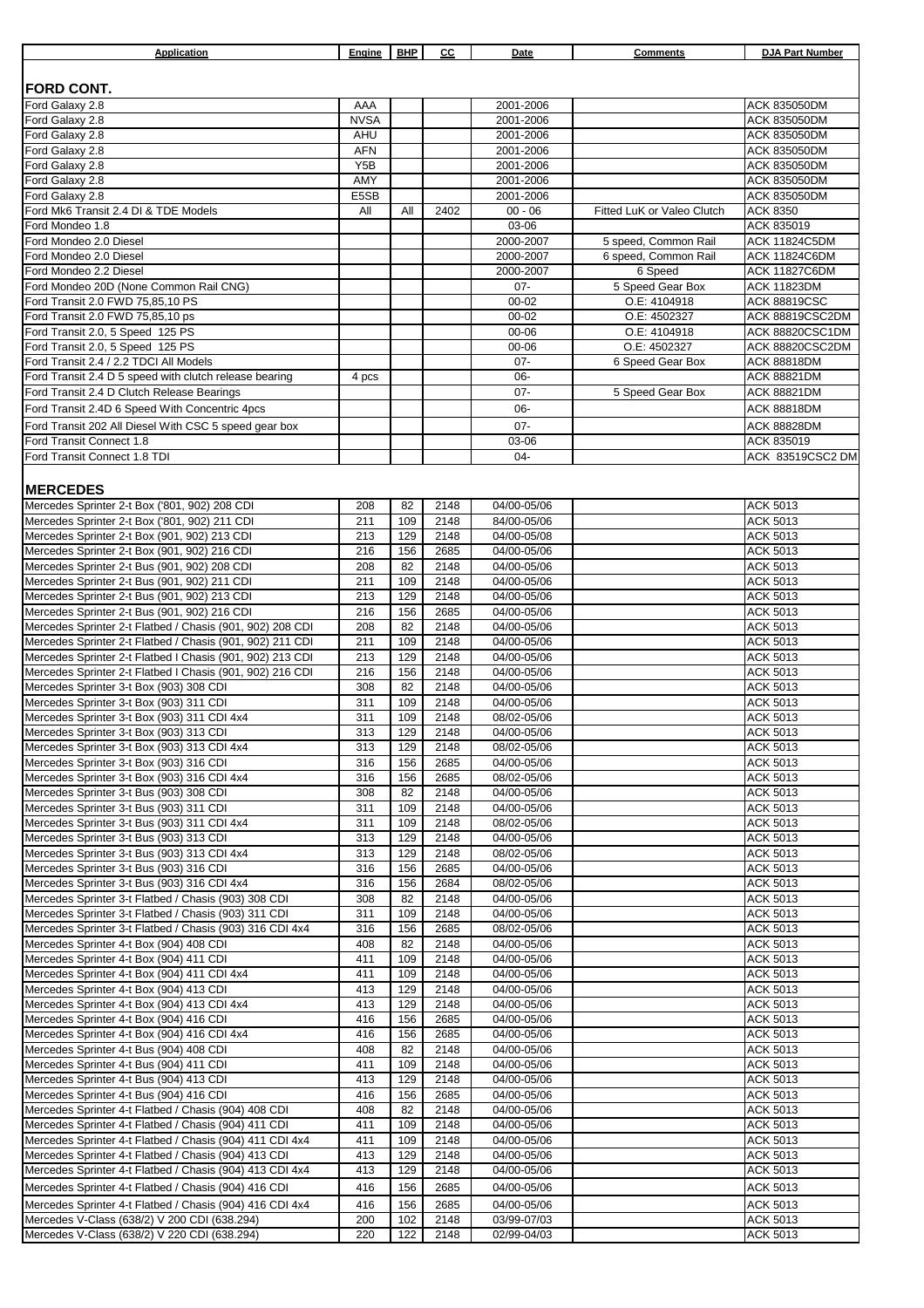| Application                                                | Engine             | <b>BHP</b> | cс           | Date                       | Comments                  | <b>DJA Part Number</b>                     |
|------------------------------------------------------------|--------------------|------------|--------------|----------------------------|---------------------------|--------------------------------------------|
|                                                            |                    |            |              |                            |                           |                                            |
| <b>MERCEDES CONT.</b>                                      |                    |            |              |                            |                           |                                            |
| Mercedes Vito Box (638) 108 CDI 2.2                        | 108                | 82         | 2121         | 03/99-07/03                |                           | <b>ACK 5013</b>                            |
| Mercedes Vito Bus (638) 108 CDI 2.2                        | 108                | 82         | 2148         | 03/99-07/03                |                           | <b>ACK 5013</b>                            |
|                                                            |                    |            |              |                            |                           |                                            |
| <b>SEAT</b>                                                |                    |            |              |                            |                           |                                            |
| Seat Alhambra 1.8 Turbo 20v<br>Seat Alhambra 1.8 Turbo 20v | AJH<br><b>AWC</b>  | 150<br>150 | 1781<br>1781 | $10/98 - >$<br>$10/98 - >$ |                           | <b>ACK 83506</b><br><b>ACK 83506</b>       |
| Seat Alhambra 1.9 TDi                                      | <b>AFN</b>         | 110        | 1896         | 9/97-5/00                  |                           | <b>ACK 83506</b>                           |
| Seat Alhambra 1.9 TDi                                      | <b>AFN</b>         | 110        | 1896         | 11/97-03/02                |                           | <b>ACK 83506</b>                           |
| Seat Alhambra 1.9 TDi                                      | <b>AVG</b>         | 110        | 1896         | 11/97-03/02                |                           | ACK 83506                                  |
| Seat Alhambra 1.9 TDi                                      | AUY                |            |              | 2001-2006                  |                           | <b>ACK 835050DM</b>                        |
| Seat Alhambra 1.9 TDi                                      | ANU                |            |              | 2001-2006                  |                           | <b>ACK 835050DM</b>                        |
| Seat Alhambra 1.9 TDi                                      | <b>AVG</b>         |            |              | 2001-2006                  |                           | <b>ACK 835050DM</b>                        |
| Seat Alhambra 1.9 TDi<br>Seat Alhambra 1.9 TDi             | <b>AYL</b><br>E5SA |            |              | 2001-2006<br>2001-2006     |                           | <b>ACK 835050DM</b>                        |
| Seat Alhambra 1.9 TDi                                      | ASZ                |            |              | 2001-2006                  |                           | <b>ACK 835050DM</b><br><b>ACK 835050DM</b> |
| Seat Alhambra 1.9 TDi                                      | <b>BTB</b>         |            |              | 2001-2006                  |                           | <b>ACK 835050DM</b>                        |
| Seat Alhambra 1.9 TDi                                      | <b>NSU</b>         |            |              | 2001-2006                  |                           | <b>ACK 835050DM</b>                        |
| Seat Alhambra 1.9 TDi                                      | AAA                |            |              | 2001-2006                  |                           | <b>ACK 835050DM</b>                        |
| Seat Alhambra 1.9 TDi                                      | <b>NVSA</b>        |            |              | 2001-2006                  |                           | <b>ACK 835050DM</b>                        |
| Seat Alhambra 1.9 TDi                                      | AHU                |            |              | 2001-2006                  |                           | <b>ACK 835050DM</b>                        |
| Seat Alhambra 1.9 TDi                                      | <b>AFN</b>         |            |              | 2001-2006                  |                           | <b>ACK 835050DM</b>                        |
| Seat Alhambra 1.9 TDi                                      | Y5B                |            |              | 2001-2006                  |                           | <b>ACK 835050DM</b><br>ACK 835050DM        |
| Seat Alhambra 1.9 TDi<br>Seat Alhambra 1.9 TDi             | AMY<br>E5SB        |            |              | 2001-2006<br>2001-2006     |                           | <b>ACK 835050DM</b>                        |
| Seat Alhambra 2.0                                          | AUY                |            |              | 2001-2006                  |                           | <b>ACK 835050DM</b>                        |
| Seat Alhambra 2.0                                          | ANU                |            |              | 2001-2006                  |                           | <b>ACK 835050DM</b>                        |
| Seat Alhambra 2.0                                          | <b>AVG</b>         |            |              | 2001-2006                  |                           | <b>ACK 835050DM</b>                        |
| Seat Alhambra 2.0                                          | AYL                |            |              | 2001-2006                  |                           | <b>ACK 835050DM</b>                        |
| Seat Alhambra 2.0                                          | E <sub>5</sub> SA  |            |              | 2001-2006                  |                           | <b>ACK 835050DM</b>                        |
| Seat Alhambra 2.0                                          | ASZ                |            |              | 2001-2006                  |                           | <b>ACK 835050DM</b>                        |
| Seat Alhambra 2.0                                          | <b>BTB</b>         |            |              | 2001-2006                  |                           | <b>ACK 835050DM</b>                        |
| Seat Alhambra 2.0                                          | <b>NSU</b>         |            |              | 2001-2006                  |                           | <b>ACK 835050DM</b>                        |
| Seat Alhambra 2.0<br>Seat Alhambra 2.0                     | AAA<br><b>NVSA</b> |            |              | 2001-2006<br>2001-2006     |                           | <b>ACK 835050DM</b><br><b>ACK 835050DM</b> |
| Seat Alhambra 2.0                                          | AHU                |            |              | 2001-2006                  |                           | <b>ACK 835050DM</b>                        |
| Seat Alhambra 2.0                                          | <b>AFN</b>         |            |              | 2001-2006                  |                           | <b>ACK 835050DM</b>                        |
| Seat Alhambra 2.0                                          | Y <sub>5</sub> B   |            |              | 2001-2006                  |                           | <b>ACK 835050DM</b>                        |
| Seat Alhambra 2.0                                          | AMY                |            |              | 2001-2006                  |                           | <b>ACK 835050DM</b>                        |
| Seat Alhambra 2.0                                          | E5SB               |            |              | 2001-2006                  |                           | <b>ACK 835050DM</b>                        |
| Seat Alhambra 2.3                                          | AUY                |            |              | 2001-2006                  |                           | <b>ACK 835050DM</b>                        |
| Seat Alhambra 2.3                                          | ANU                |            |              | 2001-2006                  |                           | <b>ACK 835050DM</b>                        |
| Seat Alhambra 2.3<br>Seat Alhambra 2.3                     | <b>AVG</b><br>AYL  |            |              | 2001-2006<br>2001-2006     |                           | <b>ACK 835050DM</b><br>ACK 835050DM        |
| Seat Alhambra 2.3                                          | E5SA               |            |              | 2001-2006                  |                           | ACK 835050DM                               |
| Seat Alhambra 2.3                                          | ASZ                |            |              | 2001-2006                  |                           | <b>ACK 835050DM</b>                        |
| Seat Alhambra 2.3                                          | <b>BTB</b>         |            |              | 2001-2006                  |                           | <b>ACK 835050DM</b>                        |
| Seat Alhambra 2.3                                          | <b>NSU</b>         |            |              | 2001-2006                  |                           | ACK 835050DM                               |
| Seat Alhambra 2.3                                          | AAA                |            |              | 2001-2006                  |                           | ACK 835050DM                               |
| Seat Alhambra 2.3                                          | <b>NVSA</b>        |            |              | 2001-2006                  |                           | ACK 835050DM                               |
| Seat Alhambra 2.3                                          | AHU                |            |              | 2001-2006                  |                           | ACK 835050DM                               |
| Seat Alhambra 2.3<br>Seat Alhambra 2.3                     | AFN<br>Y5B         |            |              | 2001-2006<br>2001-2006     |                           | ACK 835050DM<br><b>ACK 835050DM</b>        |
| Seat Alhambra 2.3                                          | AMY                |            |              | 2001-2006                  |                           | ACK 835050DM                               |
| Seat Alhambra 2.3                                          | E5SB               |            |              | 2001-2006                  |                           | ACK 835050DM                               |
| Seat Alhambra 2.8                                          | AUY                |            |              | 2001-2006                  |                           | <b>ACK 835050DM</b>                        |
| Seat Alhambra 2.8                                          | ANU                |            |              | 2001-2006                  |                           | ACK 835050DM                               |
| Seat Alhambra 2.8                                          | AVG                |            |              | 2001-2006                  |                           | ACK 835050DM                               |
| Seat Alhambra 2.8                                          | AYL                |            |              | 2001-2006                  |                           | ACK 835050DM                               |
| Seat Alhambra 2.8                                          | E5SA               |            |              | 2001-2006                  |                           | ACK 835050DM                               |
| Seat Alhambra 2.8<br>Seat Alhambra 2.8                     | ASZ<br><b>BTB</b>  |            |              | 2001-2006<br>2001-2006     |                           | ACK 835050DM<br>ACK 835050DM               |
| Seat Alhambra 2.8                                          | <b>NSU</b>         |            |              | 2001-2006                  |                           | ACK 835050DM                               |
| Seat Alhambra 2.8                                          | AAA                |            |              | 2001-2006                  |                           | ACK 835050DM                               |
| Seat Alhambra 2.8                                          | <b>NVSA</b>        |            |              | 2001-2006                  |                           | ACK 835050DM                               |
| Seat Alhambra 2.8                                          | AHU                |            |              | 2001-2006                  |                           | ACK 835050DM                               |
| Seat Alhambra 2.8                                          | AFN                |            |              | 2001-2006                  |                           | ACK 835050DM                               |
| Seat Alhambra 2.8                                          | Y <sub>5</sub> B   |            |              | 2001-2006                  |                           | ACK 835050DM                               |
| Seat Alhambra 2.8                                          | AMY                |            |              | 2001-2006                  |                           | ACK 835050DM                               |
| Seat Alhambra 2.8<br>Seat Altea (5P1) 1.9 Tdi              | E5SB               | 105        | 196          | 2001-2006<br>5/04-7/07     | MPV JBJ BKC BLS BXE       | ACK 835050DM<br>ACK 835035DM               |
| Seat Altea XL (5P5) 1.9 Tdi                                |                    | 105        | 196          | 1 0/06                     | MPV BLS BXE               | ACK 835035DM                               |
| Seat Cordoba (6K2) 1.8 T 20V Cupra                         | AQX                | 156        | 1781         | $-$ 08/02                  |                           | <b>ACK 016</b>                             |
| Seat Cordoba (6K2) 1.9 TDI                                 | <b>AGR</b>         | 90         | 1896         | 09/00 - 08/02              | From Engine Number 220001 | <b>ACK 016</b>                             |
| Seat Cordoba Estate (6K5) 1.9 TDI                          | AFN                | 110        | 1896         | 02/98 - 05/99              |                           | <b>ACK 016</b>                             |
| Seat Cordoba Estate (6K5) 1.9 TDI                          | ASV                | 110        | 1896         | $-$ 09/02                  |                           | <b>ACK 016</b>                             |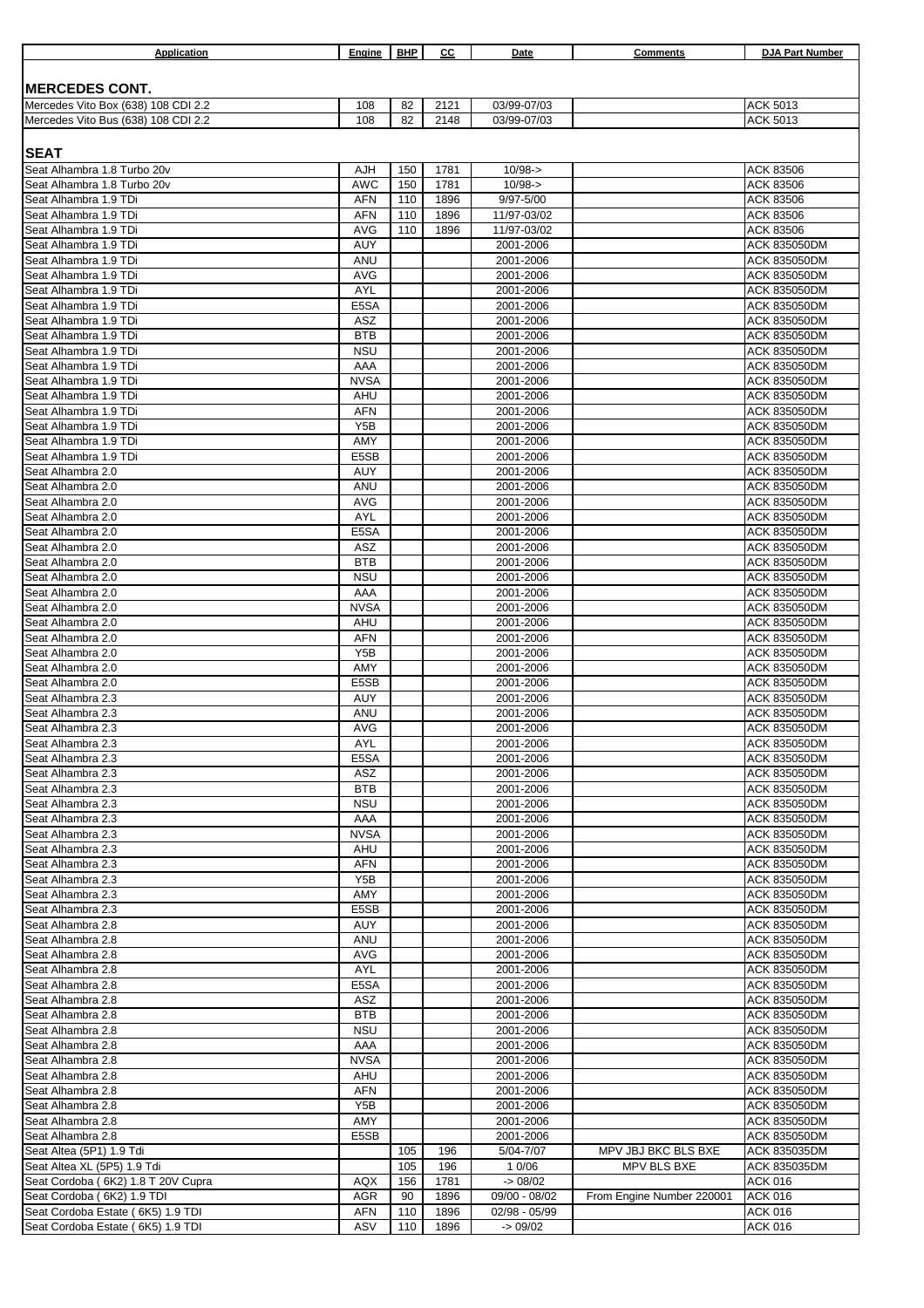| Application                                                          | Engine            | <b>BHP</b> | СC           | Date                         | <b>Comments</b>                | <b>DJA Part Number</b>           |
|----------------------------------------------------------------------|-------------------|------------|--------------|------------------------------|--------------------------------|----------------------------------|
|                                                                      |                   |            |              |                              |                                |                                  |
| <b>SEAT CONT.</b>                                                    |                   |            |              |                              |                                |                                  |
| Seat Cordoba Estate (6K5) 1.9 TDI                                    | <b>AGR</b>        | 90         | 1896         | 09/00 - 08/02                |                                | <b>ACK 016</b>                   |
| Seat Ibiza II (6K1) 1.9 TDI                                          | <b>AFN</b>        | 110        | 1896         | 02/97 - 08/99                |                                | <b>ACK 016</b>                   |
| Seat Ibiza III (6K1) 1.8 T 20V Cupra                                 | AQX               | 158        | 1781         | $-$ > 11/01                  |                                | <b>ACK 016</b>                   |
| Seat Ibiza III (6K1) 1.9 TDI                                         | ASV               | 110        | 1896         | $9/00 - 11/01$               |                                | <b>ACK 016</b>                   |
| Seat Ibiza III (6K1) 1.9 TDI                                         | <b>AGR</b>        | 90         | 1896         | $8/00 - 11/01$               |                                | <b>ACK 016</b>                   |
| Seat Ibiza IV (6L1) 1.8 T Cupra R                                    | <b>BBU</b>        | 180        | 1781         | $05/04 -$                    |                                | <b>ACK 016</b>                   |
| Seat Ibiza IV (6L1) 1.8 T FR                                         | <b>BJX</b>        | 150        | 1781         | 12/03                        |                                | <b>ACK 016</b>                   |
| Seat Leon (1M1) 1.9 TDI<br>Seat Toledo I (1L) 1.9 TDI                | AHF<br><b>AFN</b> | 110<br>110 | 1896<br>1896 | $07/00 -$<br>05/97 - 09/98   |                                | <b>ACK 016</b><br><b>ACK 016</b> |
| Seat Toledo II (1M2) 1.9 TDI                                         | <b>ALH</b>        | 90         | 1896         | $09/00 -$                    |                                | <b>ACK 016</b>                   |
| Seat Toledo II (1M2) 1.9 TDI                                         | AHF               | 110        | 1896         | $10/99 - >$                  |                                | <b>ACK 016</b>                   |
| <b>SKODA</b>                                                         |                   |            |              |                              |                                |                                  |
| Skoda Octavia (1U2) 1.8 T                                            | <b>AUM</b>        | 150        | 1781         | $1/99 - 5$                   |                                | <b>ACK 016</b>                   |
| Skoda Octavia (1U2) 1.8 T 4X4                                        | ARX               | 150        | 1781         | $05/01 -$                    |                                | <b>ACK 016</b>                   |
| Skoda Octavia (1U2) 1.9 TDI                                          | <b>ALH</b>        | 90         | 1896         | $05/97 -$                    | From Engine Number 035001      | <b>ACK 016</b>                   |
| Skoda Octavia (1U2) 1.9 TDI                                          | AHF               | 110        | 1896         | $09/00 -$                    |                                | <b>ACK 016</b>                   |
| Skoda Octavia (1U2) RS 1.8T                                          | <b>AUQ</b>        | 180        | 1781         | $05/01 -$                    |                                | <b>ACK 016</b>                   |
| Skoda Octavia Combi (1Z5) 1.9 Tdi                                    |                   | 105        | 196          | 6/04-10/08                   | Estate BJB BKC BLS BXE         | ACK 835035DM                     |
| Skoda Octavia Estate (1U5) 1.8T                                      | AGU               | 150        | 1781         | $06/00 -$                    |                                | <b>ACK 016</b>                   |
| Skoda Octavia Estate (1U5) 1.8T 4X4                                  | ARX               | 150        | 1781         | $05/01 -$                    |                                | <b>ACK 016</b>                   |
| Skoda Octavia Estate (1U5) 1.9 TDI 4X4                               | <b>AGR</b>        | 90         | 1896         | $08/00 -$                    |                                | <b>ACK 016</b>                   |
| Skoda Octavia Estate (1U5) RS 1.8T                                   | <b>AUQ</b>        | 180        | 1781         | 08/02                        |                                | <b>ACK 016</b>                   |
| Skoda Octavia Estate (1U5) 1.9 TDI                                   | ASV               | 110        | 1896         | $08/00 -$                    |                                | <b>ACK 016</b>                   |
| Skoda Superb (3T) 1.9 Tdi                                            |                   | 105        | 196          | 7/08                         | Hatch BLS BXE BJB BKC          | ACK 835035DM                     |
| <b>TOYOTA</b>                                                        |                   |            |              |                              |                                |                                  |
| Toyota Avensis MK1 2.0 D4-D                                          | 1CD-FTV 110       |            | 1995         | 10/99-03                     | 4 Piece Kit & Bolts            | ACK 60014                        |
| Toyota Rav 4 MK2 2.0 D4-D                                            | 1CD-FTV           | 110        | 1995         | 6/00-11/05                   | 4 Piece Kit & Bolts            | ACK 60014                        |
|                                                                      |                   |            |              |                              |                                |                                  |
| <b>VAUXHALL</b>                                                      |                   |            |              | $04 -$                       |                                | ACK 415023210DM                  |
| Vauxhall Corsa / Combo 1.3 TDCi 4 pcs                                |                   |            |              |                              |                                |                                  |
| <b>VOLKSWAGEN</b>                                                    |                   |            |              |                              |                                |                                  |
| VW Bora (1J2) 1.8T                                                   | <b>AUM</b>        | 150        | 1781         | 09/00 - 05/05                |                                | <b>ACK 016</b>                   |
| VW Bora (1J2) 1.9 TDI                                                | <b>AXR</b>        | 101        | 1896         | 09/00 - 05/05                |                                | <b>ACK 016</b>                   |
| VW Bora (1J2) 1.9 TDI                                                | AHF               | 110        | 1896         | $08/00 -$                    |                                | <b>ACK 016</b>                   |
| VW Bora Estate (1J6) 1.8                                             | <b>AUM</b>        | 150        | 1781         | $09/00 -$                    |                                | <b>ACK 016</b>                   |
| VW Bora Estate (1J6) 1.9 TDI                                         | <b>ATD</b>        | 101        | 1896         | 09/00 - 05/05                |                                | <b>ACK 016</b>                   |
| VW Caddy III Box 1.9 Tdi                                             |                   | 105        | 196          | $4/04 -$                     | <b>BJB BLS</b>                 | ACK 835035DM                     |
| VW Caddy III Estate 1.9 Tdi<br>VW Golf Estate (1J5) 1.9 TDI          | <b>AGR</b>        | 105<br>90  | 196<br>1896  | 4/04<br>$-$ 08/00            | Estate BJB BLS                 | ACK 835035DM<br><b>ACK 016</b>   |
| VW Golf Estate (1J5) 1.9 TDI                                         | AXR               | 101        | 1896         | 09/00                        |                                | <b>ACK 016</b>                   |
| VW Golf Estate (1J5) 1.9 TDI                                         | AHF               | 110        | 1896         | 08/00                        | <b>Without Aircon</b>          | ACK 016                          |
| VW Golf III (1H1) 1.9 TDI                                            | <b>AFN</b>        | 110        | 1896         | 04/96 - 08/97                |                                | <b>ACK 016</b>                   |
| VW Golf III (1H1) 1.9 TDI Syncro (1HX1)                              | <b>ALE</b>        | 90         | 1896         | $05/96 -$                    |                                | <b>ACK 016</b>                   |
| VW Golf III Cabriolet (1E7) 1.9 TDI                                  | <b>AFN</b>        | 110        | 1896         | 10/96 - 12/97                |                                | <b>ACK 016</b>                   |
| VW Golf III Estate (1H5) 1.9 TDI                                     | <b>AFN</b>        | 110        | 1896         | $-$ 02/99                    |                                | ACK 016                          |
| VW Golf III Estate (1H5) 1.9 TDI Syncro                              | AHU               | 90         | 1896         | $05/96 -$                    |                                | <b>ACK 016</b>                   |
| VW Golf IV (1J1) 1.8T                                                | AGU<br><b>AXR</b> | 150<br>101 | 1781<br>1896 | 10/97 - 05/04<br>$-$ 05/04   |                                | <b>ACK 016</b><br><b>ACK 016</b> |
| VW Golf IV (1J1) 1.9 TDI<br>VW Golf IV (1J1) 1.9 TDI                 | ASV               | 110        | 1896         | 10/97 - 08/00                | <b>Without Aircon</b>          | ACK 016                          |
| VW Golf IV (1J1) 1.9 TDI                                             | ALH               | 90         | 1896         | $-$ 08/00                    |                                | <b>ACK 016</b>                   |
| VW Golf IV (1J1) 1.9 TDI 4motion                                     | <b>AGR</b>        | 90         | 1896         | 07/98 - 08/00                | <b>Without Aircon</b>          | <b>ACK 016</b>                   |
| VW Golf IV Estate (1J5) 1.8T                                         | AGU               | 150        | 1781         | 05/00                        |                                | <b>ACK 016</b>                   |
| VW Golf IV Estate (1J5) 1.9 TDI 4motion                              | AGR               | 90         | 1896         | $-$ 08/00                    | <b>Without Aircon</b>          | <b>ACK 016</b>                   |
| VW Golf MK5 1.9 Tdi                                                  |                   | 105        | 196          | 10/03-11/08                  | Hatch BKC BLS BXE              | ACK 835035DM                     |
| VW Golf MK5 1.9 Tdi                                                  |                   | 90         | 196          | 5/04-11/08                   | Hatch BRU BXF                  | ACK 835035DM                     |
| VW Golf MK5 1.9 Tdi 4motion<br>VW Golf MK5 Plus 1.9 TDI              |                   | 105<br>90  | 196<br>196   | 6/05<br>5/05-1/09            | Hatch BKC BXE<br>Hatch BRU BXF | ACK 835035DM<br>ACK 835035DM     |
| VW Golf MK5 Plus 1.9 TDI                                             |                   | 105        | 196          | 1/05-1/09                    | Hatch BKC BLS BXE              | ACK 835035DM                     |
| VW Golf MK5 Variant 1.9 Tdi                                          |                   | 105        | 196          | 6/07-11/08                   | Estate BKC BLS BXE             | ACK 835035DM                     |
| VW Golf MK5 Variant 1.9 Tdi 4motion                                  |                   | 105        | 196          | $1/09 -$                     | Estate BLS/F                   | ACK 835035DM                     |
| VW Golf MK6 2.0 TDI                                                  |                   | 110        | 168          | $10/08 -$                    | Hatch CBDC                     | ACK 835035DM                     |
| VW IV Cabriolet (1E7) 1.9 TDI                                        | <b>AVG</b>        | 110        | 1896         | $->10/00$                    |                                | ACK 016                          |
| VW Jetta MK3 1.9 Tdi                                                 |                   | 105        | 196          | $8/05 -$                     | Hatch BKC BLS BXE              | ACK 835035DM                     |
| VW New Beetle (9C1, 1C1) 1.8T                                        | AWV               | 150        | 1781         | $-$ 08/00                    |                                | <b>ACK 016</b>                   |
| VW New Beetle (9C1, 1C1) 1.9 TDI<br>VW New Beetle (9C1, 1C1) 1.9 TDI | ALH<br>ATD        | 90<br>101  | 1896<br>1896 | $01/98 - 02/01$<br>$02/01 -$ |                                | ACK 016<br><b>ACK 016</b>        |
| VW New Beetle (9C1, 1C1) 1.9 TDI                                     | <b>BSW</b>        | 105        | 1896         | $07/05 -$                    |                                | <b>ACK 016</b>                   |
| VW New Beetle (9C1, 1C1) 1.9TDI                                      | <b>BSW</b>        | 105        | 1896         | $07/05 -$                    |                                | <b>ACK 016</b>                   |
| VW New Beetle Convertible (1Y7) 1.8T                                 | AWU               | 150        | 1781         | $01/04 -$                    |                                | <b>ACK 016</b>                   |
| VW New Beetle Convertible (1Y7) 1.9 TDI                              | AXR               | 100        | 1896         | $03/03 -$                    |                                | ACK 016                          |
| VW Passat (3A2) 1.9 TDI                                              | <b>AFN</b>        | 110        | 1896         | $-$ 12/96                    |                                | <b>ACK 016</b>                   |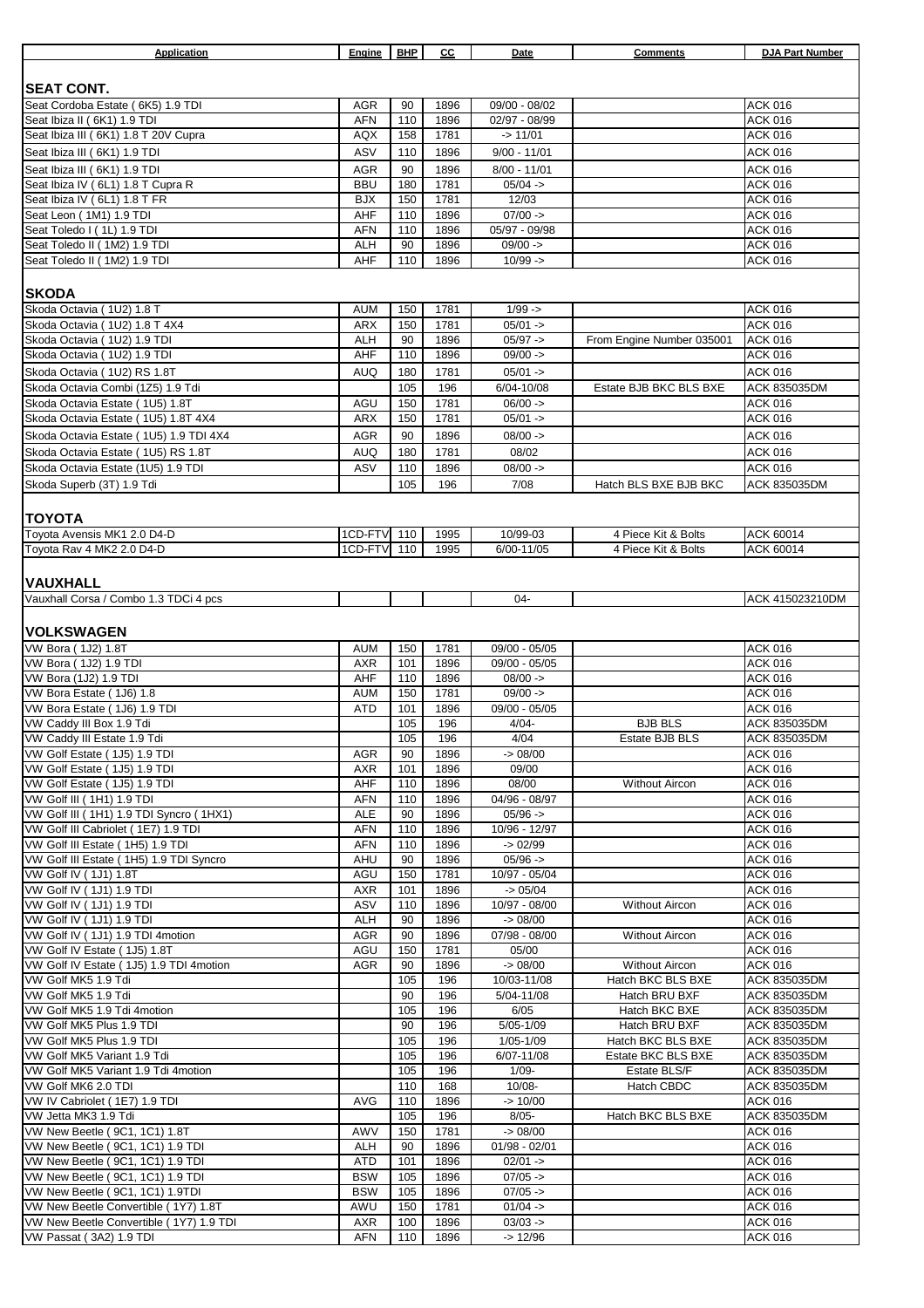| Application                                                       | Engine                   | <b>BHP</b> | cс           | Date                     | <b>Comments</b>    | DJA Part Number                     |
|-------------------------------------------------------------------|--------------------------|------------|--------------|--------------------------|--------------------|-------------------------------------|
|                                                                   |                          |            |              |                          |                    |                                     |
| <b>VOLKSWAGEN CONT.</b>                                           |                          |            |              |                          |                    |                                     |
| VW Passat (3B2) 1.9 TDI                                           | <b>AFN</b>               | 110        | 1896         | $-$ 12/96                |                    | <b>ACK 016</b>                      |
| VW Passat (3C2) 1.9 Tdi                                           |                          | 105        | 196          | 8/05                     | Saloon BKC BLS BXE | <b>ACK 835035DM</b>                 |
| VW Passat Estate (3A5) 1.9 TDI<br>VW Passat Variant (3C5) 1.9 Tdi | <b>AFN</b>               | 110<br>105 | 1896<br>196  | $-$ 12/98<br>8/05        | Saloon BKC BLS BXE | <b>ACK 016</b><br>ACK 835035DM      |
| VW Polo Classic (6KV2) 110 1.9 TDI                                | ASV                      | 110        | 1896         | $09/00 -$                |                    | <b>ACK 016</b>                      |
| VW Polo Classic (6KV2) 90 1.9 TDI                                 | <b>ALH</b>               | 90         | 1896         | $09/00 -$                |                    | <b>ACK 016</b>                      |
| VW Polo Estate (6KV5) 1.9 TDI                                     | ASV                      | 110        | 1896         | $09/00 -$                |                    | <b>ACK 016</b>                      |
| VW Polo Estate (6KV5) 1.9 TDI                                     | <b>AGR</b>               | 90         | 1896         | $09/00 -$                |                    | <b>ACK 016</b>                      |
| VW Sharan 1.8 Turbo 20v                                           | AJH                      | 150        | 1781         | $11/97 - >$              |                    | <b>ACK 83506</b>                    |
| VW Sharan 1.8 Turbo 20v<br>VW Sharan 1.9TDi                       | <b>AWC</b><br><b>AFN</b> | 150<br>110 | 1781<br>1896 | $11/97 - >$<br>1/97-2/00 |                    | ACK 83506                           |
| VW Sharan 1.9TDi                                                  | <b>AVG</b>               | 110        | 1896         | $3/99 - >$               |                    | ACK 83506<br>ACK 83506              |
| VW Sharan 1.9 TDi                                                 | AUY                      |            |              | 2001-2006                |                    | ACK 835050DM                        |
| VW Sharan 1.9 TDi                                                 | ANU                      |            |              | 2001-2006                |                    | <b>ACK 835050DM</b>                 |
| VW Sharan 1.9 TDi                                                 | <b>AVG</b>               |            |              | 2001-2006                |                    | <b>ACK 835050DM</b>                 |
| VW Sharan 1.9 TDi                                                 | AYL                      |            |              | 2001-2006                |                    | <b>ACK 835050DM</b>                 |
| VW Sharan 1.9 TDi                                                 | E5SA                     |            |              | 2001-2006                |                    | <b>ACK 835050DM</b>                 |
| VW Sharan 1.9 TDi                                                 | ASZ                      |            |              | 2001-2006                |                    | <b>ACK 835050DM</b>                 |
| VW Sharan 1.9 TDi                                                 | <b>BTB</b>               |            |              | 2001-2006                |                    | ACK 835050DM                        |
| VW Sharan 1.9 TDi                                                 | <b>NSU</b>               |            |              | 2001-2006                |                    | <b>ACK 835050DM</b>                 |
| VW Sharan 1.9 TDi                                                 | AAA                      |            |              | 2001-2006                |                    | ACK 835050DM                        |
| VW Sharan 1.9 TDi                                                 | <b>NVSA</b>              |            |              | 2001-2006                |                    | <b>ACK 835050DM</b>                 |
| VW Sharan 1.9 TDi                                                 | AHU                      |            |              | 2001-2006                |                    | <b>ACK 835050DM</b>                 |
| VW Sharan 1.9 TDi                                                 | <b>AFN</b>               |            |              | 2001-2006                |                    | <b>ACK 835050DM</b>                 |
| VW Sharan 1.9 TDi                                                 | Y5B                      |            |              | 2001-2006                |                    | <b>ACK 835050DM</b>                 |
| VW Sharan 1.9 TDi                                                 | AMY                      |            |              | 2001-2006                |                    | <b>ACK 835050DM</b>                 |
| VW Sharan 1.9 TDi                                                 | E5SB                     |            |              | 2001-2006                |                    | ACK 835050DM                        |
| VW Sharan 2.0                                                     | AUY                      |            |              | 2001-2006                |                    | <b>ACK 835050DM</b>                 |
| VW Sharan 2.0                                                     | ANU                      |            |              | 2001-2006                |                    | <b>ACK 835050DM</b>                 |
| VW Sharan 2.0                                                     | <b>AVG</b>               |            |              | 2001-2006                |                    | ACK 835050DM                        |
| VW Sharan 2.0                                                     | AYL                      |            |              | 2001-2006                |                    | <b>ACK 835050DM</b>                 |
| VW Sharan 2.0                                                     | E5SA                     |            |              | 2001-2006                |                    | <b>ACK 835050DM</b>                 |
| VW Sharan 2.0                                                     | ASZ                      |            |              | 2001-2006                |                    | <b>ACK 835050DM</b>                 |
| VW Sharan 2.0                                                     | <b>BTB</b>               |            |              | 2001-2006                |                    | <b>ACK 835050DM</b>                 |
| VW Sharan 2.0                                                     | <b>NSU</b>               |            |              | 2001-2006                |                    | ACK 835050DM                        |
| VW Sharan 2.0                                                     | AAA                      |            |              | 2001-2006                |                    | <b>ACK 835050DM</b>                 |
| VW Sharan 2.0                                                     | <b>NVSA</b>              |            |              | 2001-2006                |                    | <b>ACK 835050DM</b>                 |
| VW Sharan 2.0                                                     | AHU                      |            |              | 2001-2006                |                    | ACK 835050DM                        |
| VW Sharan 2.0<br>VW Sharan 2.0                                    | AFN<br>Y5B               |            |              | 2001-2006                |                    | <b>ACK 835050DM</b>                 |
| VW Sharan 2.0                                                     | AMY                      |            |              | 2001-2006<br>2001-2006   |                    | ACK 835050DM<br><b>ACK 835050DM</b> |
| VW Sharan 2.0                                                     | E5SB                     |            |              | 2001-2006                |                    | <b>ACK 835050DM</b>                 |
| VW Sharan 2.3                                                     | AUY                      |            |              | 2001-2006                |                    | ACK 835050DM                        |
| VW Sharan 2.3                                                     | ANU                      |            |              | 2001-2006                |                    | ACK 835050DM                        |
| VW Sharan 2.3                                                     | AVG                      |            |              | 2001-2006                |                    | ACK 835050DM                        |
| VW Sharan 2.3                                                     | AYL                      |            |              | 2001-2006                |                    | ACK 835050DM                        |
| VW Sharan 2.3                                                     | E5SA                     |            |              | 2001-2006                |                    | ACK 835050DM                        |
| VW Sharan 2.3                                                     | ASZ                      |            |              | 2001-2006                |                    | ACK 835050DM                        |
| VW Sharan 2.3                                                     | BTB                      |            |              | 2001-2006                |                    | ACK 835050DM                        |
| VW Sharan 2.3                                                     | NSU                      |            |              | 2001-2006                |                    | ACK 835050DM                        |
| VW Sharan 2.3                                                     | AAA                      |            |              | 2001-2006                |                    | ACK 835050DM                        |
| VW Sharan 2.3                                                     | <b>NVSA</b>              |            |              | 2001-2006                |                    | ACK 835050DM                        |
| VW Sharan 2.3                                                     | AHU                      |            |              | 2001-2006                |                    | ACK 835050DM                        |
| VW Sharan 2.3                                                     | AFN                      |            |              | 2001-2006                |                    | ACK 835050DM                        |
| VW Sharan 2.3                                                     | Y5B                      |            |              | 2001-2006                |                    | ACK 835050DM                        |
| VW Sharan 2.3                                                     | AMY                      |            |              | 2001-2006                |                    | ACK 835050DM                        |
| VW Sharan 2.3                                                     | E5SB                     |            |              | 2001-2006                |                    | ACK 835050DM                        |
| VW Sharan 2.8                                                     | AUY                      |            |              | 2001-2006                |                    | ACK 835050DM                        |
| VW Sharan 2.8                                                     | ANU                      |            |              | 2001-2006                |                    | ACK 835050DM                        |
| VW Sharan 2.8                                                     | AVG                      |            |              | 2001-2006                |                    | ACK 835050DM                        |
| VW Sharan 2.8                                                     | AYL                      |            |              | 2001-2006                |                    | ACK 835050DM                        |
| VW Sharan 2.8                                                     | E5SA                     |            |              | 2001-2006                |                    | ACK 835050DM                        |
| VW Sharan 2.8                                                     | ASZ                      |            |              | 2001-2006                |                    | ACK 835050DM                        |
| VW Sharan 2.8                                                     | BTB                      |            |              | 2001-2006                |                    | ACK 835050DM                        |
| VW Sharan 2.8                                                     | NSU                      |            |              | 2001-2006                |                    | ACK 835050DM                        |
| VW Sharan 2.8                                                     | AAA                      |            |              | 2001-2006                |                    | ACK 835050DM                        |
| VW Sharan 2.8                                                     | <b>NVSA</b>              |            |              | 2001-2006                |                    | ACK 835050DM                        |
| VW Sharan 2.8                                                     | AHU                      |            |              | 2001-2006                |                    | ACK 835050DM                        |